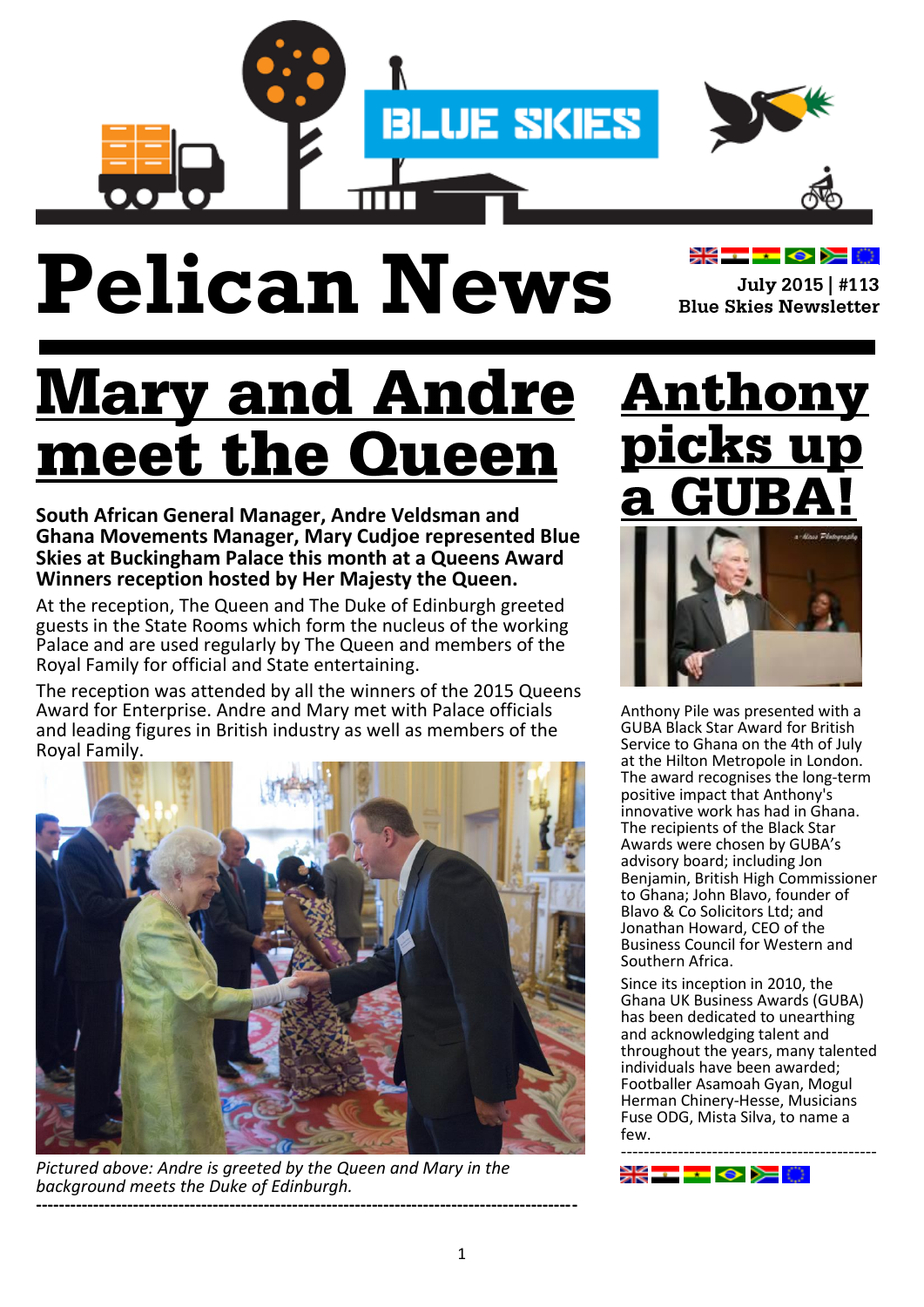## **Blue Skies inspire** at Kids Country **gricultural show**



**Blue Skies were out in force with Waitrose at the Kids Country Agricultural Show in Peterborough, UK on Friday 3rd July.** 

Kids Country is the largest educational farming event of its kind in the UK. It is held on the East of England Showground and this year was visited by over 5,000 children from schools throughout the East of England. The event is supported by exhibitors from all over the country including food producers, retailers and brands with names such as



Albert Barlett and Kelloggs, Bartfords, Produce World and Anglia Water in attendance. There is also an African Village organised by the Marshall Papworth Fund which is designed to educate students on farming in Africa. This is where Blue Skies and the Waitrose Foundation had their joint stand.

Around 600 school pupils passed through our stand on the day. Every group was taken on a journey from farm to factory to supermarket –

starting with a short talk on farming next to a pineapple plant, followed by a trip to a miniture representation of a Blue Skies factory made from a childens play-house and then finishing with a look at the finished product at the supermarket and the impact it has on communities involved in the supply of fresh-cut fruit. Our hope is we will have



inspired more young people to enter careers in food production and to understand the benefits of buying prepared fruit, made at source in Africa!

Pictured top is Denzil, Lana, Cath, Ally, Joe and Amali. **-----------------------------------------------------------------------------------------------**

#### **Audit Success** <u>for UK, Brazil</u> and S. Africa



Congratulations to Blue Skies UK and South Africa on successfully passing their BRC audits. The UK team are pictured above. Congratulations also to Blue Skies Brazil on a very successful SMETA audit.

#### **--------------------------------------------** ice samn



Pictured: The Ghana juice team were recently spotted sampling products at Paradise Rest stop on the Kumasi road. Thanks Juliana for the photo!

#### **--------------------------------------------- Name that bird**



While eating lunch, Technical Manager Stephan Morris spotted this beautiful bird at our factory site in Brazil. But what type of bird is this? If anyone knows, please email [simon.derrick@blueskies.com.](mailto:simon.derrick@blueskies.com)

**---------------------------------------------**